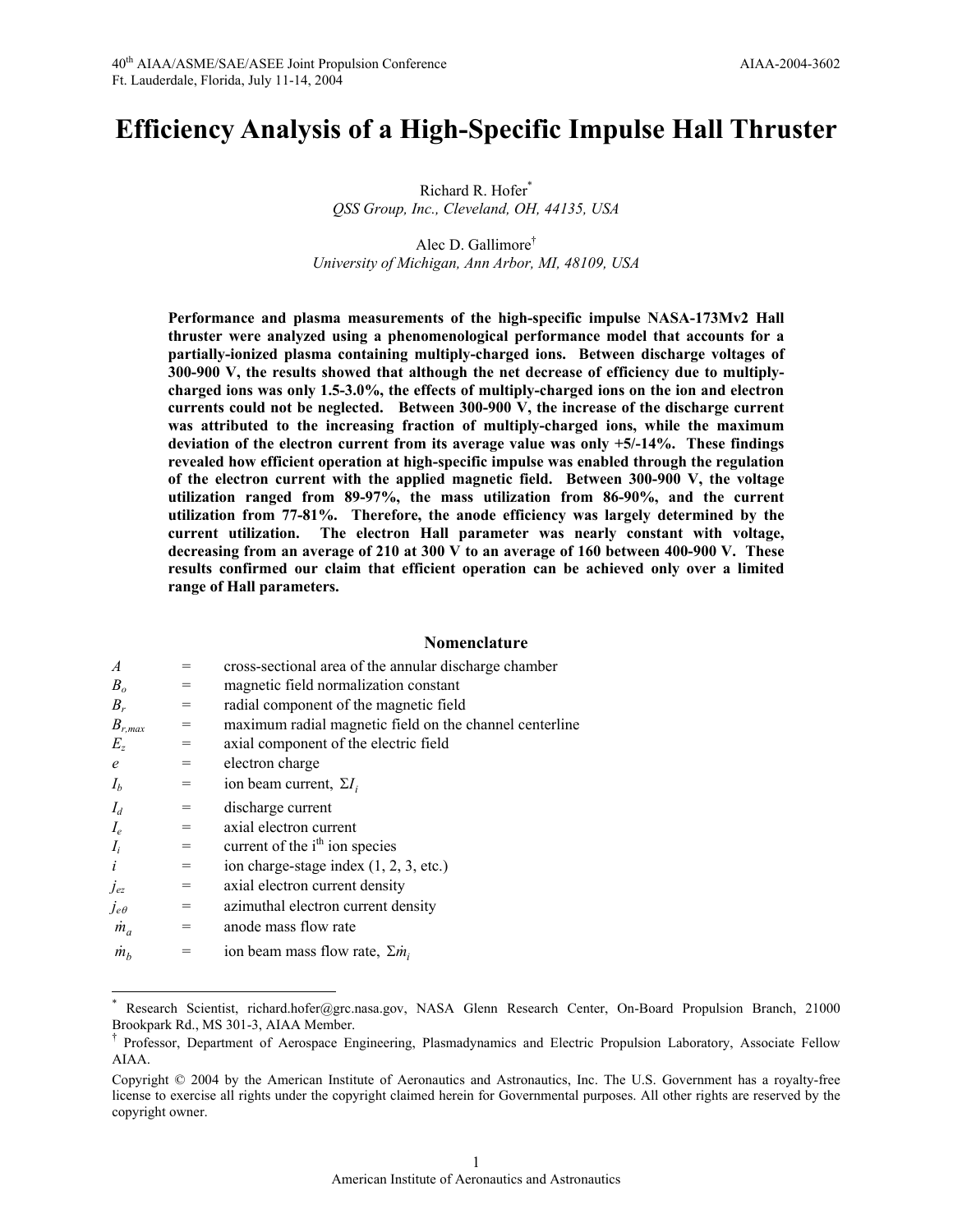| $\dot{m}_c$                    | $=$ | cathode mass flow rate                                         |
|--------------------------------|-----|----------------------------------------------------------------|
| $\dot{m}_i$                    | $=$ | mass flow rate of the i <sup>th</sup> ion species              |
| $\dot{m}_t$                    | $=$ | total mass flow rate, $\dot{m}_a + \dot{m}_c$                  |
| $m_{xe}$                       |     | mass of a xenon atom                                           |
| N                              | $=$ | total number of ion species                                    |
| $n_b$                          | $=$ | ion beam number density, $\Sigma n_i$                          |
| $n_e$                          | $=$ | electron number density                                        |
| $n_i$                          | $=$ | number density of the i <sup>th</sup> ion species              |
| $P_d$                          | $=$ | discharge power, $V_dI_d$                                      |
| $P_{jet}$                      | $=$ | jet (or beam) power, $T^2/2m_t$                                |
| $P_{mag}$                      | $=$ | electromagnet coil power                                       |
| $P_t$                          | $=$ | total input power, $P_d + P_{mag}$                             |
| T                              | $=$ | thrust                                                         |
| $V_a$                          |     | average acceleration voltage, $V_d$ - $V_l$                    |
| $V_d$                          | =   | discharge voltage                                              |
| $V_l$                          | =   | ion loss voltage                                               |
| $V_{mp}$                       | $=$ | most-probable ion voltage, $\approx V_a$                       |
| $V_p$                          | $=$ | plasma potential                                               |
| $V_{rpa}$                      | =   | uncorrected ion voltage                                        |
| $V_{true}$                     | $=$ | corrected ion voltage                                          |
| $v_{ExB}$                      |     | ExB drift velocity                                             |
| $Z_i$                          | $=$ | charge-state of the $ith$ ion species (1, 2, 3, etc.)          |
| $\mathcal E$                   | $=$ | electron current fraction, $I_e/I_d$                           |
| $\eta_a$                       | =   | anode efficiency                                               |
| $\eta_b$                       | $=$ | current utilization efficiency                                 |
| $\eta_c$                       | $=$ | cathode efficiency, $\dot{m}_a/\dot{m}_t$                      |
| $\eta_{mag}$                   | $=$ | electromagnet coil efficiency, $P_d/P_t$                       |
| $\eta_m$                       | $=$ | mass utilization efficiency                                    |
| $\eta_q$                       | $=$ | charge utilization efficiency                                  |
| $\eta_{v}$                     | $=$ | voltage utilization efficiency                                 |
| $\eta_{\scriptscriptstyle{t}}$ | =   | total efficiency                                               |
| $\xi$                          | =   | exchange ratio, $m_{xe}I_d/m_a e$                              |
| $\zeta_i$                      | $=$ | fraction of the i <sup>th</sup> ion species, $n_i/n_b$         |
| $\Omega_{\rm e}$               | $=$ | electron Hall parameter                                        |
| $\Omega_i$                     | $=$ | current fraction of the i <sup>th</sup> ion species, $I_i/I_h$ |

# **I. Introduction**

WESTERN interest in Russian Hall thruster technology emerged in the 1990's partly because the 1600 s<br>specific impulse characteristic of flight hardware fell between arcjets (less than 1000 s) and gridded ion specific impulse characteristic of flight hardware fell between arcjets (less than 1000 s) and gridded ion thrusters (greater than 3000 s) [1, 2]. After Russian Hall thrusters met western flight qualification standards in the mid-1990's, interest in expanding the specific impulse range developed, mostly towards 3000 s, so that the Hall thruster could more fully bridge the 1000-3000 s specific impulse gap. These activities were motivated by studies indicating the substantial mission benefits for Earth orbiting [2-7] and interplanetary [7-12] spacecraft if Hall thrusters could operate efficiently at 2000-3000 s specific impulse.

Beginning in the late 1990's, NASA Glenn Research Center (GRC) sponsored a research program to investigate the feasibility of operating modern, xenon Hall thrusters at high-specific impulse. While the initial studies of commercially-developed Hall thrusters demonstrated greater than 4000 s specific impulse, maximum thruster efficiency occurred at less than 3000 s [13-15]. Follow-on efforts by the University of Michigan and GRC focused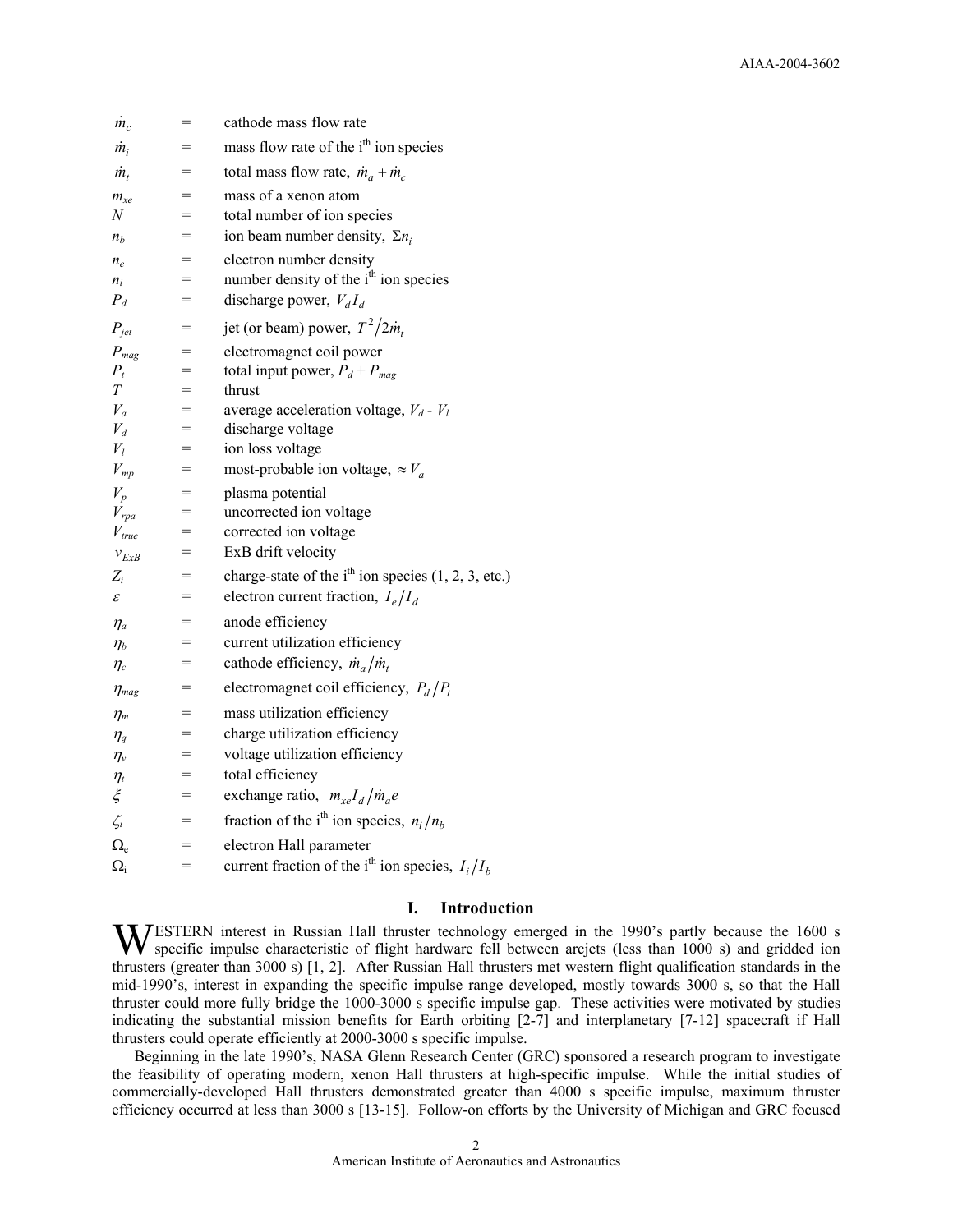on the development and characterization of xenon Hall thrusters capable of both high-specific impulse and highefficiency operation [16-22]. The research resulted in the NASA-173M series of laboratory-model Hall thrusters. The thrusters were designed based on the hypothesis that the efficiency maximum observed with the commerciallydeveloped thrusters was actually a consequence of modern magnetic field designs that have been optimized for 1600 s specific impulse. The NASA-173M Hall thrusters were therefore an attempt to improve efficiency through the implementation of a magnetic field topography intended for high-specific impulse. The basis of the magnetic field design was a topography shaped as a plasma lens.

The role of the magnetic field in achieving efficient operation can be shown by considering the relationship between the electron Hall parameter, the axial electron current, and the magnetic field. First, as a basic operating principle of Hall thrusters the electron Hall parameter satisfies

$$
\Omega_e = \frac{j_{e\theta}}{j_{ez}} \gg 1. \tag{1}
$$

(The Hall parameter characterizes the number of azimuthal orbits that a particle executes before being perturbed by particle collisions, collisions with the walls, or plasma fluctuations.) The high value of the Hall parameter, being much greater than unity but not infinite, implies that electrons undergo a sufficient number of ionizing collisions on their way to the anode to sustain the plasma discharge while still maintaining a bulk azimuthal current that is several times larger than the axial current. It is therefore reasonable to expect that *efficient* Hall thruster operation can only be achieved over a limited range of Hall parameters.

The relationship between the Hall parameter and thruster efficiency can be shown by considering the current utilization efficiency. The current utilization efficiency, which largely determines the anode efficiency, is given by

$$
\eta_b = \frac{I_b}{I_d} = \frac{1}{1 + \left(\frac{I_e}{I_b}\right)}.
$$
\n(2)

For constant discharge current, Eqn. 2 shows how minimizing the electron current increases the current utilization by maximizing the ion yield. The electrons also largely determine the ionization efficiency (through their average temperature) and the acceleration efficiency (by establishing the self-consistent electric field). Clearly, an understanding of the electron dynamics is vital in the study of Hall thruster physics.

Unfortunately, the physics determining the axial electron current in a Hall thruster is a seemingly intractable problem that has plagued researchers for decades [23-31]. This is mainly due to the presence of anomalous diffusion mechanisms that increase the cross-field transport of electrons beyond that predicted by classical transport theory. The two leading candidates thought to be responsible for anomalous transport are collisions with the walls and turbulent plasma fluctuations. Determining which of these mechanisms is dominant has been the subject of considerable debate since the 1960's. A review of past experimental, numerical simulation, and theoretical research (see Ref. [16]), shows that it is likely that both mechanisms each play a role in different regions of the plasma and at different operating conditions. Fortunately, while a complete understanding of the electron dynamics has so far proven to be elusive, it is known that the electron dynamics can be influenced by controlling the shape and strength of the magnetic field. At least in this sense, it is fair to say then that the magnetic field is the most important aspect of Hall thruster design.

The significance of the magnetic field in achieving efficient operation at high-specific impulse has been verified with the NASA-173M Hall thrusters. Experiments with the NASA-173M version 1 (v1) validated the plasma lens design by showing how altering the magnetic field topography at high-specific impulse enhanced efficiency [18]. Later experiments with the NASA-173M version 2 (v2) demonstrated there was a minimum current density and optimum magnetic field topography at which efficiency monotonically increased with voltage [19]. Comparison of the thrusters has shown that efficiency can be optimized for specific impulse by varying the concavity of the plasma lens [16].

Design and experiment have established that Hall thrusters can operate efficiently at high-specific impulse. However, a need still exists to better understand the relationship between the thruster design and the plasma. This is necessary to further increase the performance, thermal margin, stability, and lifetime of future designs. To that end, a series of diagnostics were recently deployed with the NASA-173Mv2 in order to study the competing mechanisms affecting performance at high-specific impulse [16, 19-22].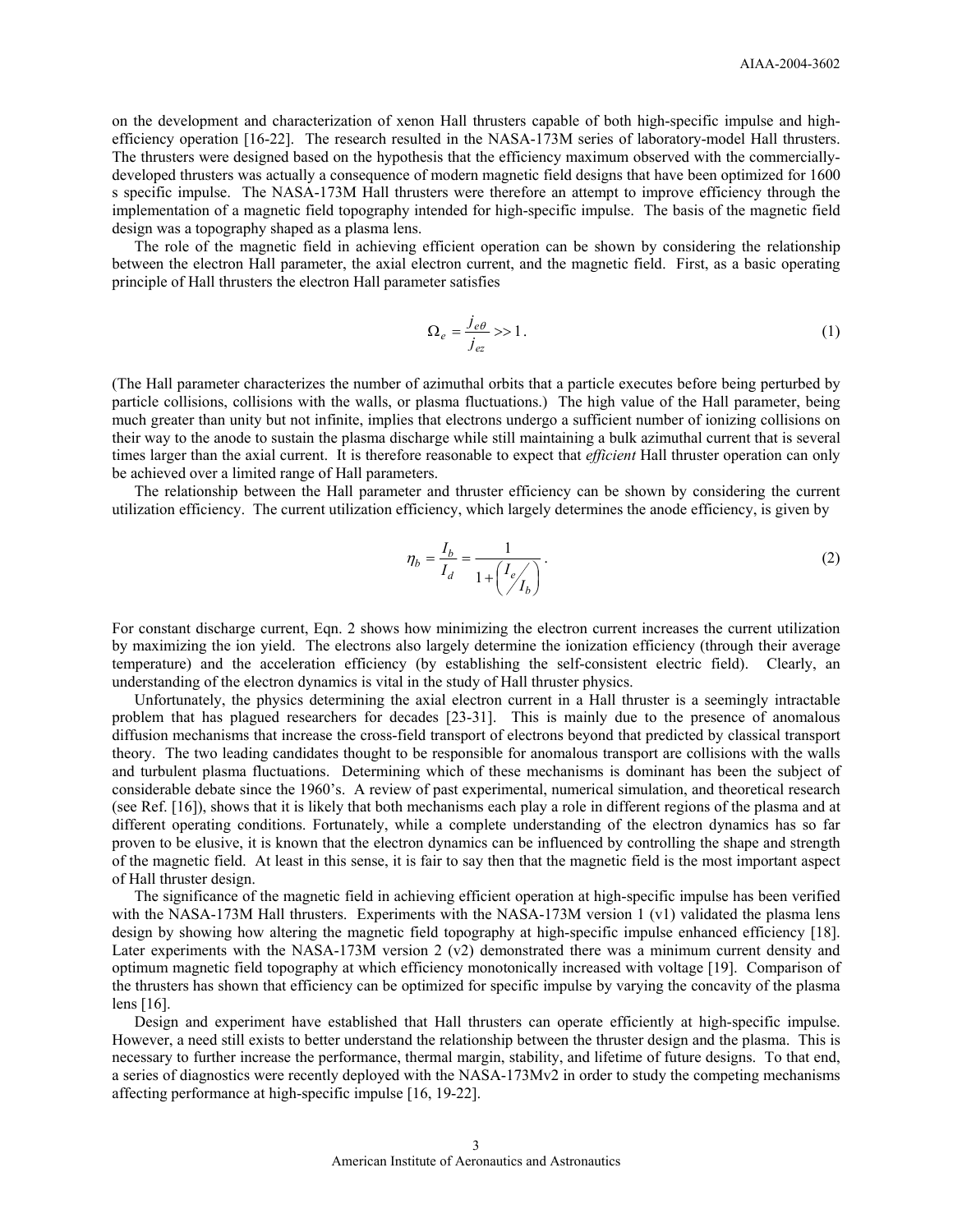In this paper, we consider the question of how the magnetic field enabled high-efficiency operation of the NASA-173Mv2. We begin by presenting the relevant details of a performance model derived in Ref. [16]. Select results from the diagnostic studies are then reviewed and analyzed in the context of the model. Our analysis demonstrates how efficient, high-specific impulse operation of the NASA-173Mv2 was enabled through the regulation of the electron current with the magnetic field. Further, we verify our claim that efficient operation can be achieved only over a limited range of electron Hall parameters by showing that the Hall parameter was nearly constant over a broad range of discharge voltages.

# **II. Phenomenological Model of Hall Thruster Efficiency**

In this section, the essential details from a phenomenological Hall thruster performance model are presented [16]. The model expresses the performance of a Hall thruster as a function of the utilization efficiencies of current, mass, voltage, and charge by accounting for a partially-ionized plasma consisting of multiply-charged ions. When combined with experimental data, the model can be used to weigh the relative importance of various plasma properties affecting performance such as multiply-charged ions or the electron current. Although the model can be used to compute each of the performance parameters, only those portions of the model concerning efficiency are presented here.

Excluding the electrical efficiency of the systems that deliver power to a Hall thruster, the total thrust efficiency  $(\eta_t)$  is the ratio of jet power in the exhaust to the total input power

$$
\eta_t = \frac{P_{jet}}{P_t} = \frac{T^2}{2\dot{m}_a P_d} \frac{P_d}{P_t} \frac{\dot{m}_a}{\dot{m}_t} = \eta_a \eta_c \eta_{mag} \,. \tag{3}
$$

The cathode efficiency  $(\eta_c)$  and electromagnet efficiency  $(\eta_{mag})$  account for the cathode flow rate and the power supplied to the electromagnet coils. Since these losses are not directly related to the production of useful thrust, the focus here is on the anode efficiency  $(\eta_a)$ .

The anode efficiency is determined by the efficiency of the ionization and acceleration processes. While these processes are interrelated and not easily separated analytically, one way to decompose the anode efficiency is by defining the following utilization efficiencies:

- 1. the fraction of multiply-charged ions in the plasma, that is, the charge utilization efficiency,
- 2. the conversion of voltage into axially directed ion velocity, that is, the voltage utilization efficiency,
- 3. the fraction of ion current contained in the discharge current, that is, the current utilization efficiency, and
- 4. the conversion of neutral mass flux into ion mass flux, that is, the mass utilization efficiency.

The anode efficiency is then the product of these four processes given by

$$
\eta_a = \frac{T^2}{2\dot{m}_a P_d} = \eta_q \eta_v \eta_b \eta_m, \qquad (4)
$$

where the partial efficiencies are the charge utilization efficiency $\ddot{\tau}$ 

$$
\eta_q = \frac{\left(\sum_{i} \frac{\Omega_i}{\sqrt{Z_i}}\right)^2}{\sum_{i} \frac{\Omega_i}{Z_i}},\tag{5}
$$

the voltage utilization efficiency

-

$$
\eta_{\nu} = \frac{V_a}{V_d} = 1 - \frac{V_l}{V_d},\tag{6}
$$

<sup>‡</sup> Throughout this paper, summations are for each ion species *i* from 1 to *N*, where *N* is the total number of ion species.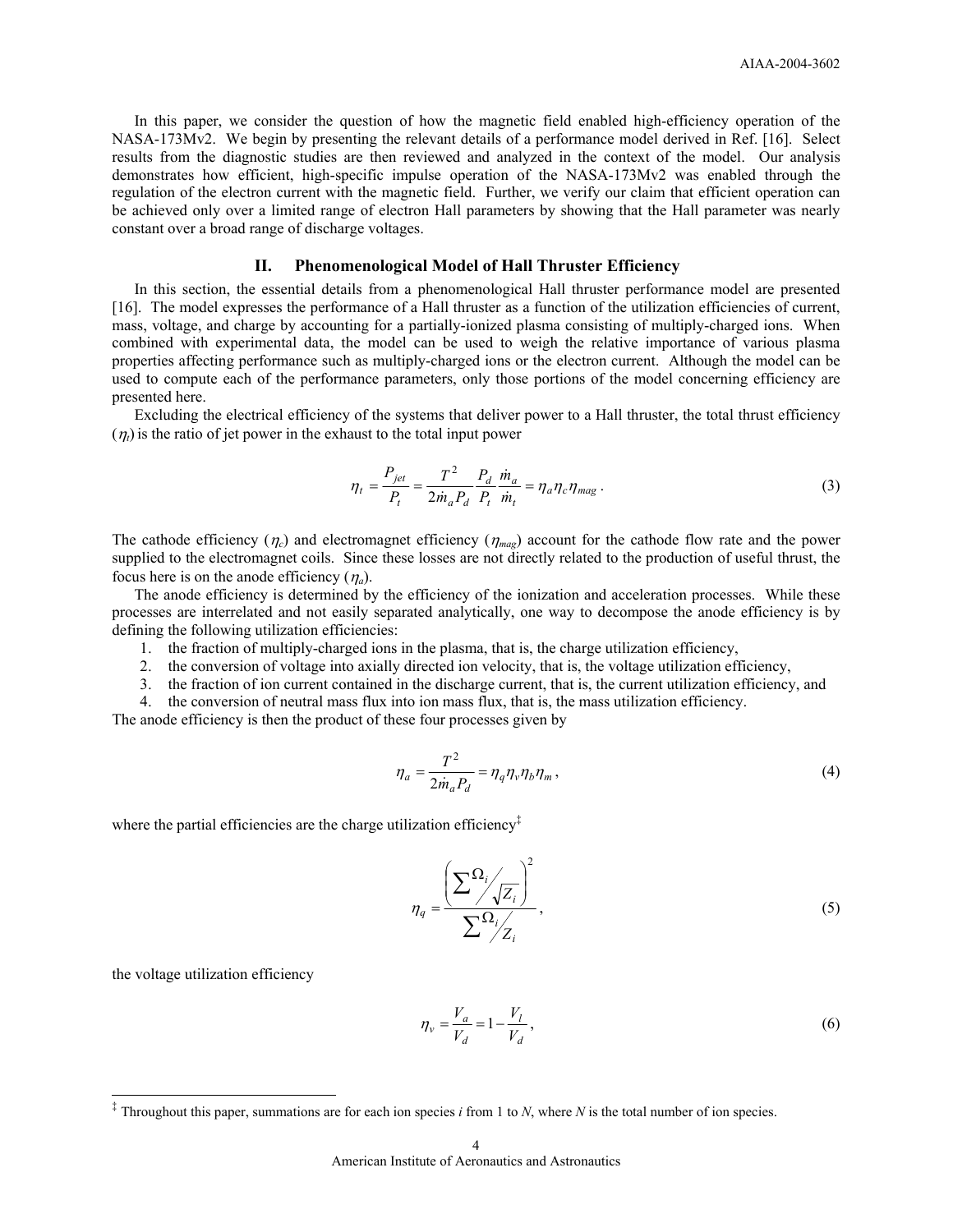the current utilization efficiency

$$
\eta_b = \frac{I_b}{I_d} = 1 - \varepsilon \,,\tag{7}
$$

and the mass utilization efficiency

$$
\eta_m = \frac{\dot{m}_b}{\dot{m}_a} = \xi \eta_b \sum \frac{\Omega_i}{Z_i} \,. \tag{8}
$$

The current, mass, and charge utilization efficiencies are interrelated due to their dependence on the ion current and the ion current fractions. Thus, the anode efficiency can also be expressed as

$$
\eta_a = \eta_q \eta_v \eta_b \eta_m = \left(1 - \frac{V_l}{V_d}\right) \underbrace{(1 - \varepsilon)^2 \xi} \left(\sum \frac{\Omega_i}{\sqrt{Z_i}}\right)^2
$$
\n<sup>(9)</sup>

The electron current fraction  $(\varepsilon)$  can be calculated using Eqn. 9 if the anode efficiency, ion current fractions, and ion loss voltage are known. Eqns. 5-8 can then be used to compute each of the utilization efficiencies. In this paper, the anode efficiency was measured with a thrust stand, the ion current fractions were measured with an ExB probe, and the ion loss voltage was measured with a retarding potential analyzer.

### **III. Experimental Apparatus**

# **A. NASA-173Mv2 Hall Thruster**

The laboratory-model NASA-173Mv2 is a single-stage, magnetic layer Hall thruster sized for a nominal discharge power of 5 kW (Figure 1; see Ref. [16] for a detailed description). The discharge chamber has an outer



**Figure 1. Photograph of the highspecific impulse NASA-173Mv2 Hall thruster.** 

diameter of 173 mm and is made from boron nitride. The magnetic circuit is similar to the generic Hall thruster schematic shown in Figure 2. A fixed structure of iron poles pieces, an inner coil (IC) and an outer coil (OC) form the primary magnetic circuit. Fine control of the magnetic field is provided with an internal trim coil (ITC) and an external trim coil (ETC). The internal trim coil primarily affects the radial magnetic field in the discharge chamber, while the external trim coil affects the magnetic field downstream of the exit plane and near the cathode [16].

The thruster was powered with commercially available power supplies. The laboratory-model hollow cathode was a GRC design capable of emission currents up to 20 A. High-purity xenon was supplied with commercially available mass flow controllers that were calibrated before each experiment using a constant-volume method. Based on the calibrations from several experiments, the uncertainty was on average  $\pm 0.8\%$  for the anode flow rate and  $\pm 1.2\%$  for the cathode flow rate. Thruster telemetry was acquired using a 22-bit datalogger, which was calibrated using digital multimeters with uncertainties of  $\pm 0.05\%$  for voltage and  $\pm 0.2\%$  for current.

### **B. Vacuum Facility 12**

All experiments were conducted in vacuum facility 12 (VF12) at GRC, which is described in detail in Ref. [16]. VF12 is a cryogenicallypumped, cylindrical, stainless steel vacuum chamber that is three meters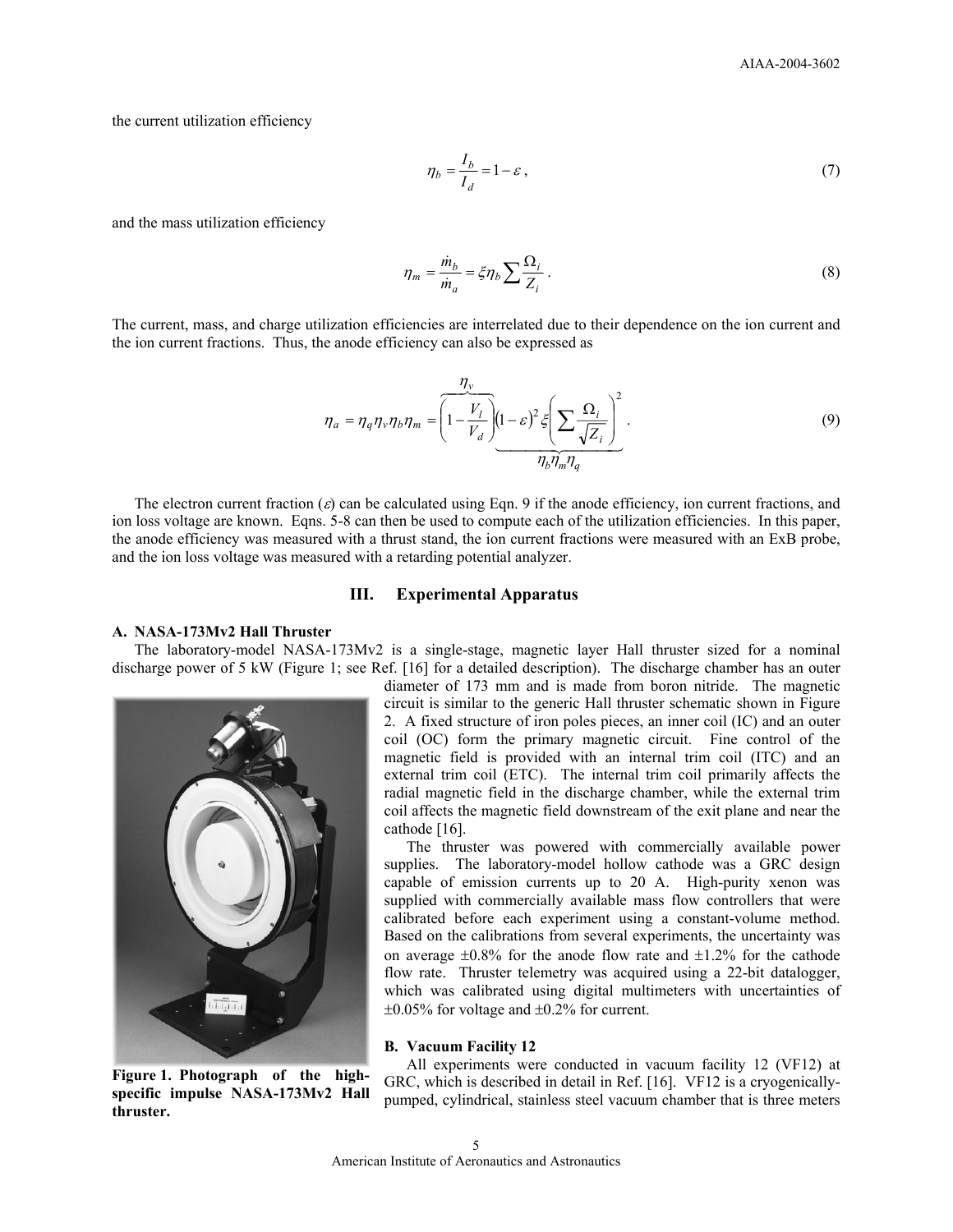

**Figure 2. Generic Hall thruster schematic. (not to scale)** 

in diameter and 9.6 meters in length. The NASA-173Mv2 was always mounted on a thrust stand, with the thruster centerline near the chamber's vertical centerline, and fired 8.9 m down the length of the tank toward the cryopanels, which are located along the back half of VF12. When the ExB probe or RPA were used, they were located two meters downstream of the thruster exit plane on thruster centerline, within an accuracy of  $\pm 0.5$  cm in both the axial and radial directions (only one probe was in VF12 at a time during testing). A nitrogen calibrated hot-cathode ionization gauge recorded the background pressure. The indicated pressure measurements were corrected for xenon using the base pressure on air  $(1.0x10<sup>-7</sup>$  Torr) and a correction factor of 2.87 for xenon. For a total xenon flow rate of 11 mg/s, the corrected pressure was  $4.6x10^{-6}$  Torr.

### **C. Thrust Stand**

Thrust measurements were taken using a null-mode, inverted-pendulum thrust stand designed at GRC and used previously in VF12

with a 10 kW Hall thruster [32]. The thrust stand was described in detail in Ref. [16, 19]. Measurement uncertainty was predominantly due to thermal drift and was estimated to be  $\pm 0.5$  mN. Repeatability was quantified by periodically returning to select operating points and was influenced more by the thruster (*e.g.*, by returning to the same discharge current) than the thrust stand. For a given operating point, the repeatability of thrust measurements averaged  $\pm 1\%$  of the reported values.

#### **D. ExB Probe**

An ExB probe, or Wien filter, is a band-pass ion filter that selects ions according to their velocities through the application of crossed electric and magnetic fields [33-38]. Most probes establish a constant magnetic field with permanent magnets while the electric field is established between two parallel plates. Sweeping the plate voltage while monitoring the ion current that passes through the probe yields a current-voltage characteristic that is related to the ion velocity distribution function. Because the velocity of multiply-charged ions in Hall thrusters is proportional to the square root of their charge-state, an ExB probe can be used to discriminate between ion species. Analysis of the ion current peaks from the probe characteristic can then be used to compute the ion species fractions.

The ExB probe was based on previous designs used to study ion and Hall thrusters [36-38] and was described in detail in Ref. [16, 21]. The acceptance angle of the probe was 0.7°. Probe resolution was conservatively estimated as 7% of the ion energy [36]. The entrance and exit collimators were aligned perpendicular to the thruster exit plane within an accuracy of  $\pm 0.5^{\circ}$ . After considering the known sources of error (see Ref. [16]), the absolute measurement uncertainty of the species fractions was estimated to be  $\pm 0.04$ ,  $\pm 0.02$ , and  $\pm 0.01$  for Xe<sup>+</sup>, Xe<sup>2+</sup>, and  $Xe^{3+}$ , respectively. At 300 V, this equated to a percentage uncertainty of  $\pm 4\%$ ,  $\pm 50\%$ , and  $\pm 100\%$  for the species fractions of  $Xe^{+}$ ,  $Xe^{2+}$ , and  $Xe^{3+}$ , respectively.

# **E. Retarding Potential Analyzer**

A retarding potential analyzer (RPA) selectively filters ions by applying a retarding potential across an inlet grid [39-41]. The probe acts as a high-pass filter by allowing only ions with voltages (*i.e.*, energy-to-charge ratios) greater than the grid voltage to pass and reach a collection electrode. The derivative of the resulting current-voltage characteristic is then proportional to the ion voltage distribution function [39].

The RPA, which was a three-grid design described in detail in Ref. [16, 22], was provided by the Air Force Research Laboratory, Edwards Air Force Base, CA. Measurements of the ion voltage distribution were taken with respect to facility ground. Plasma potential  $(V_p)$  measurements taken with a cylindrical Langmuir probe (not shown, see Ref. [16]) were used to correct the RPA data so that the true ion voltage distribution could be computed ( $V_{true}$  =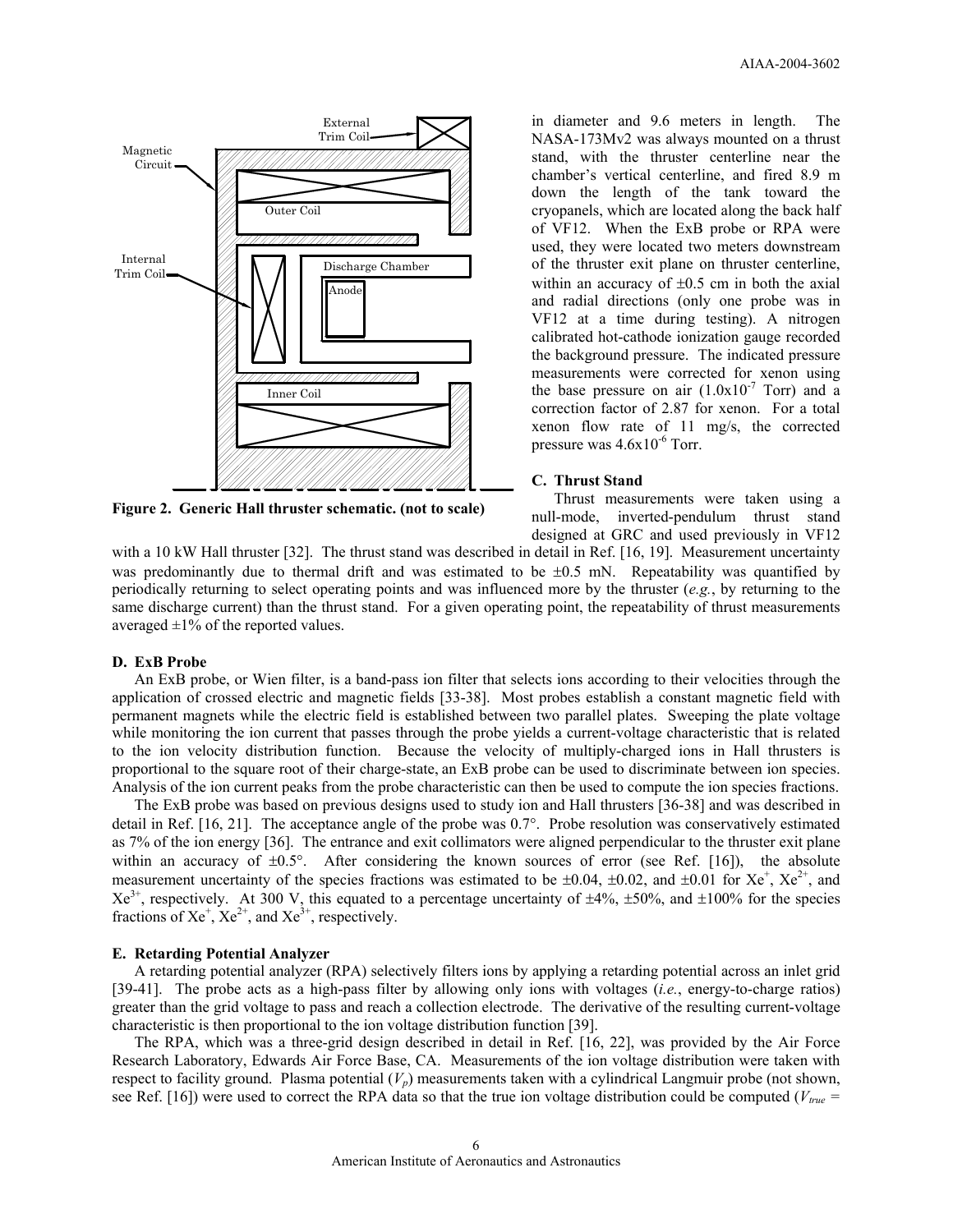$V_{rpa} - V_p$ ). The most-probable ion voltage ( $V_{mp}$ ) and the ion loss voltage ( $V_l$ ) were then found from the true ion voltage distribution. The most-probable ion voltage was defined as the voltage where the ion current was greatest. The ion loss voltage was then computed as the difference between the discharge voltage and the most-probable ion voltage  $(V_l = V_d - V_{mp})$ . The acceptance angle of the probe was 45°. The face of the probe inlet was aligned parallel to the thruster exit plane within an accuracy of  $\pm 0.5^{\circ}$ . After considering the known sources of error (see Ref. [16]), the uncertainty of the most-probable voltage was estimated as  $\pm 10$  V.

### **F. Hall Probe**

A commercially available, three-axis Hall probe was used to measure the magnetic field of the NASA-173Mv2 at atmospheric conditions (no plasma). The Hall probe was described in detail in Ref. [16]. For the data presented here, the Hall probe was placed on the channel centerline at the axial location of the maximum radial magnetic field, which is near the discharge chamber exit plane. Before collecting data, the Hall probe was zeroed using a zero-Gauss chamber with the thruster coils off and the probe located 300 mm from the thruster. As with all coaxial Hall thrusters, the NASA-173Mv2 magnetic circuit was designed so that the azimuthal magnetic field in the discharge chamber was negligible compared to the radial and axial components. This provided a convenient means to align the Hall probe before collecting data by orienting the probe such that the indicated azimuthal magnetic field was minimized, which insured that the full magnitude of the radial magnetic field was being measured. Measurement uncertainty, which was primarily due to positional and alignment errors, was estimated as  $\pm 10\%$ .

# **IV. Results**

Performance and probe measurements of the NASA-173Mv2 in VF12 were conducted at mass flow rates of 10 mg/s through the anode and 1.0 mg/s through the cathode. These flow rates were chosen because they have proven to be an acceptable balance between performance, thermal margin, and stability up to discharge voltages of 1000 V [16].

The performance evaluation established the coil currents that maximized thruster efficiency [16, 19]. The general method for taking data was to set the voltage and flow rate and then investigate the effects of each coil on discharge current, plasma oscillations, and anode efficiency. The effects of changing the magnetic field topography were investigated by energizing the thruster coils in different combinations, which are labeled in the figures as:

- 1. IC, OC only the inner and outer coils were energized,
- 2. ITC the internal trim coil was energized in addition to the inner and outer coils,
- 3. ITC, ETC both trim coils were energized in addition to the inner and outer coils, and
- 4. ETC the external trim coil was energized in addition to the inner and outer coils.

The probe measurements [16, 21, 22] used the coil currents found during the performance evaluation that maximized efficiency. The performance measurements usually did not include data with the external trim coil unless the internal trim coil was also energized. During the ExB probe and RPA experiments, the ETC coil combination was included at all discharge voltages so that the effects of the external trim coil could be investigated separate from the internal trim coil.

For all of the experiments, the thruster was operated for two to four hours after initial exposure to vacuum conditions to allow for outgassing of the discharge chamber walls. Upon subsequent thruster shutdowns and restarts or a change in the discharge voltage, the thruster was operated for at least 30-60 minutes before data were acquired. This procedure allowed enough time for the discharge current to reach a steady-state value.

### **A. Anode Efficiency**

Measurements of the anode efficiency at 10 mg/s using the thrust stand were taken during a performance characterization that spanned  $300-1000$  V at 5 and 10 mg/s and  $300-600$  V at 15 mg/s [16, 19]. Figure 3 shows that the anode efficiency at 10 mg/s increased monotonically with voltage from 56.5% at 300 V to 68.5% at 1000 V. Total efficiency (not shown) spanned the range of 51.1% at 300 V to 60.8% at 1000 V.The trim coils provided a modest improvement to performance. When the trim coils were used, anode efficiency increased by an average of 1.2% (absolute) and the maximum increase was 3.0% (absolute). The total efficiency improved with the trim coils by an average of 0.8% (absolute) and the maximum increase was 1.6% (absolute). It is worth noting that although the efficiency benefits due to the trim coils were modest, trim coils have also been shown to decrease plume divergence and the frequency and magnitude of plasma oscillations [16, 19].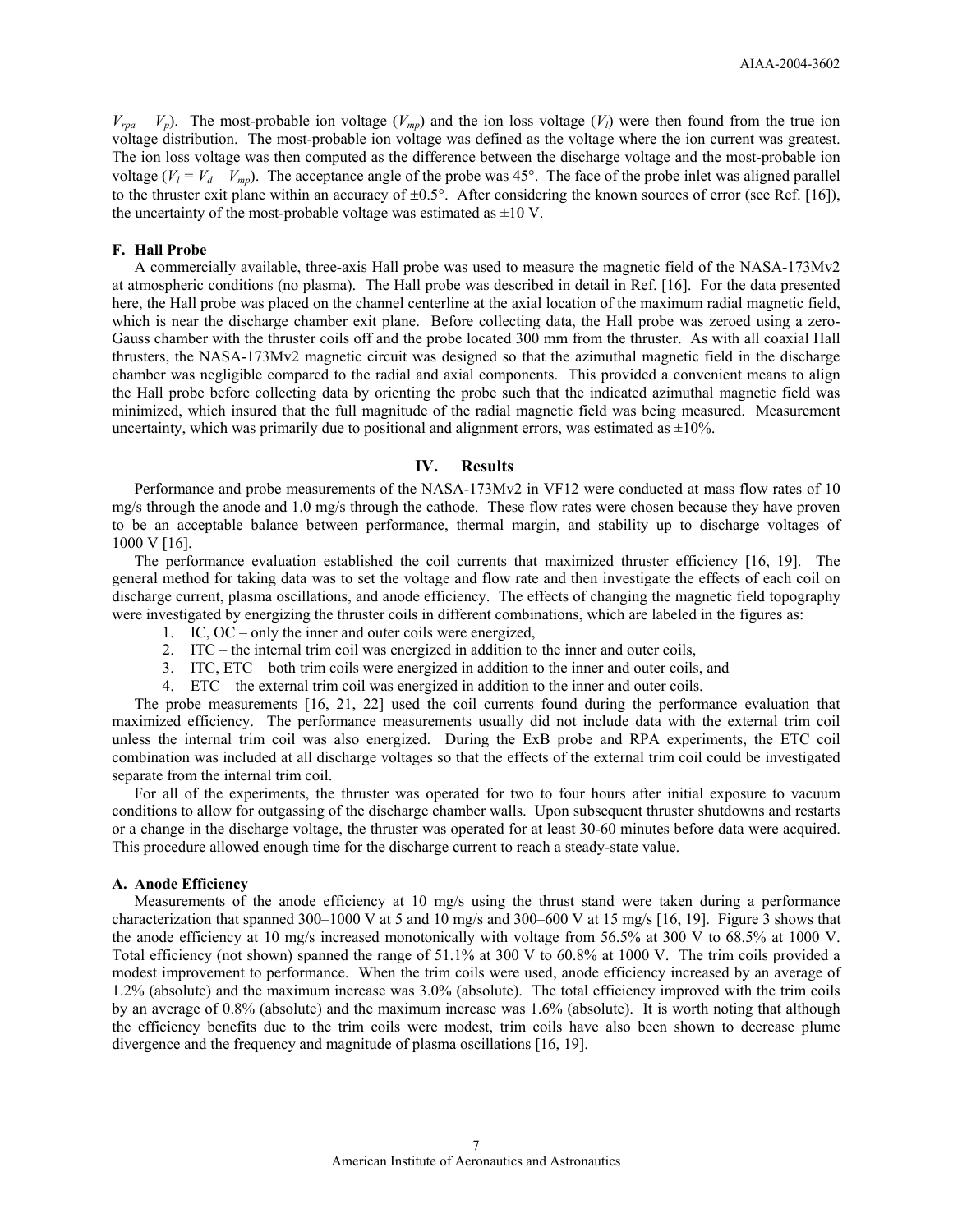

**Figure 3. Anode efficiency versus discharge voltage of the NASA-173Mv2 at 10 mg/s.** 



**Figure 4. Ion species fractions versus discharge voltage of the NASA-173Mv2 at 10 mg/s.** 



**B. Ion Species Fractions** 

Measurements with the ExB probe of the ion species fractions were taken at discharge voltages between 300-900 V [16, 21]. The ion species fractions are shown in Figure 4 as a function of discharge voltage and magnetic field configuration. Although the fraction of multiply-charged ions increased with voltage,  $Xe^+$  still dominated the plasma at all voltages. There was no systematic dependence of the species fractions with the magnetic field configuration. The 7% energy resolution of the ExB probe possibly contributed to this result by obscuring small changes of the ion species fractions. Between 300-900 V, the species fraction of Xe<sup>+</sup> decreased from 0.96 to 0.81. Over the same voltage range, the  $Xe^{2+}$  species fraction increased from 0.03 to 0.16 and the  $Xe^{3+}$  species fraction increased from 0.01 to 0.03. At 300 V, the fractions of  $Xe^{2+}$  and  $Xe^{3+}$ were lower, but still consistent with, Hall thruster studies [37, 42, 43] that have reported species fractions of 0.06-0.11  $Xe^{2+}$  and 0.01  $Xe^{3+}$ .

### **C. Ion Loss Voltage**

Measurements with the RPA of the ion loss voltage were taken at discharge voltages between 300-800 V [16, 22]. A grid short with the RPA ended testing at 800 V after testing only with the inner and outer coils (IC,OC). The ion loss voltage is shown in Figure 5 as a function of discharge voltage and magnetic field configuration. There was no systematic dependence of the ion loss voltage with the magnetic field. Similar to the ExB probe, this may have been the result of the voltage resolution of the RPA. The ion loss voltage decreased with discharge voltage from 35 V at 300 V to 25 V at 800 V. At 300 V, the ion loss voltage was lower, but still consistent with Hall thruster studies [37, 43, 44] that have reported ion loss voltages between 45-50 V.

**Figure 5. Ion loss voltage versus discharge voltage of the NASA-173Mv2 at 10 mg/s.**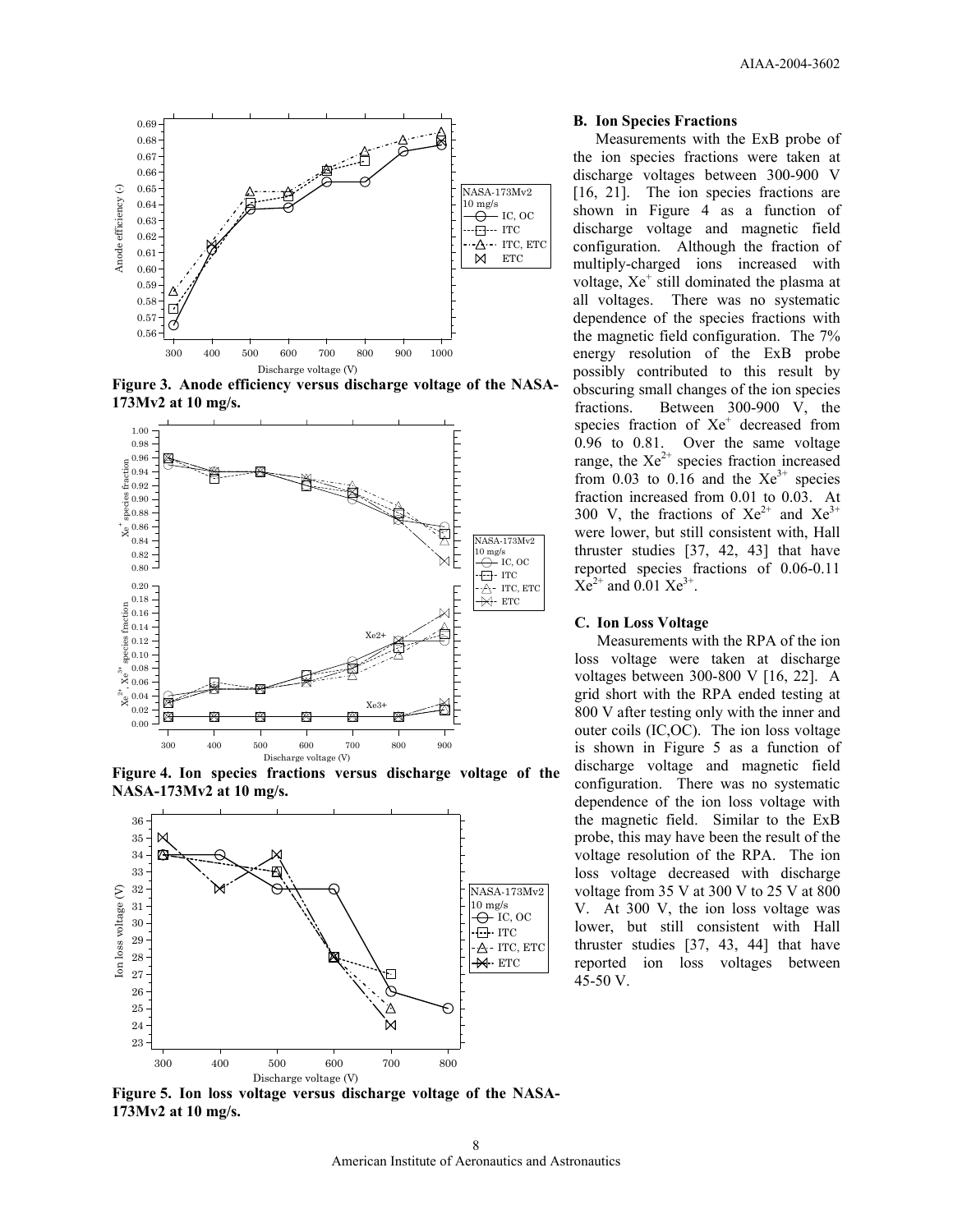

**Figure 6. Radial magnetic field versus discharge voltage of the NASA-173Mv2 at 10 mg/s.** 

field between 300-400 V corresponded to increased plume divergence and discharge current oscillations also between 300-400 V (not shown, see Ref. [16, 19]). The magnetic field increased by a factor of 1.5 between 300-400 V and by a factor of 1.7 between 400-1000 V. Between 300-1000 V, the magnetic field increased by a factor of 2.6.

# **V. Discussion**



**Figure 7. Charge utilization efficiency versus discharge voltage of the NASA-173Mv2 at 10 mg/s. (Note compressed range on y-axis.)** 

# **D. Magnetic Field Strength**

Measurements with the Hall probe of the maximum, radial magnetic field strength on the channel centerline were taken at the coil combinations corresponding to discharge voltages of 300-1000 V [16]. The magnetic field strength, normalized by an arbitrary constant  $B<sub>o</sub>$ , is shown in Figure 6 for each of the coil combinations from the performance characterization. Operating points where the external trim coil was energized are not explicitly shown since the external trim coil has a negligible affect on the magnetic field in the discharge chamber. The magnetic field abruptly jumped between 300-400 V and then linearly increased between 400-1000 V. The increase in magnetic

# **A. Charge utilization efficiency**

Figure 7 shows the charge utilization efficiency computed with Eqn. 5. The charge utilization averaged 98.5% at 300 V and then decreased at a nearly linear rate to an average of 97.6% at 800 V. A (relatively) sharp decrease occurred between 800 and 900 V, where the charge utilization dropped to an average of 97.0%.

Although the charge utilization defined by Eqn. 5 does not include the effects of multiply-charged ions on the current or mass utilization, it can be shown that the charge utilization measures the *net* effect of multiply-charged ions on performance (see Ref. [16]). Thus, the net decrease of the anode efficiency due to the presence of multiply-charged ions

averaged 1.5-3.0% between discharge voltages of 300-900 V. This statement is not meant to imply that multiplycharged ions can be neglected in our analysis. In fact, multiply-charged ions significantly affect the ion current calculation and must be included (see section V.C).

### **B. Voltage utilization efficiency**

Figure 8 shows the voltage utilization efficiency computed with Eqn. 6. The voltage utilization was computed only for the thruster operating points (*i.e.*, coil combinations) that were studied during the performance characterization. The RPA data include all of the thruster operating points from the performance characterization between 300-700 V. At 800 V, data with the RPA were acquired only with the inner and outer coils (IC,OC). No data were collected with the RPA at 900 V. Since the voltage utilization showed a clear trend with discharge voltage, the ion loss voltage was conservatively extrapolated for the missing data points at 800 and 900 V. The ion loss voltage was set to 25 V for the operating conditions at 800 V using the trim coils (the same as the measured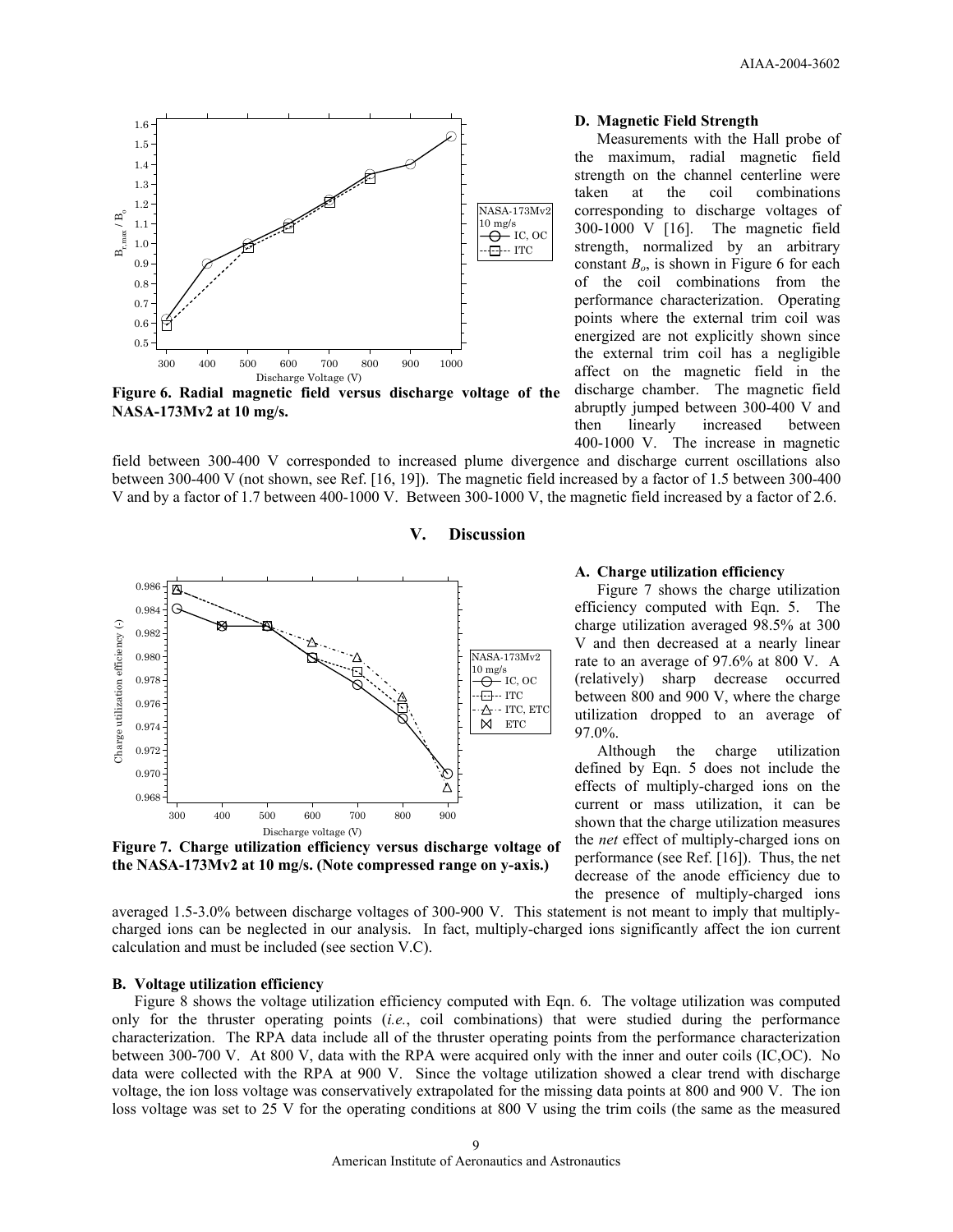

**Figure 8. Voltage utilization efficiency versus discharge voltage of the NASA-173Mv2 at 10 mg/s. (Note: Data at 800-900 V are extrapolated except for the 800 V [IC,OC] point.)** 



**Figure 9. Electron current versus discharge voltage of the NASA-173Mv2 at 10 mg/s.** 



**Figure 10. Ion current and discharge current versus discharge voltage of the NASA-173Mv2 at 10 mg/s.** 

value at 800 V [IC,OC]). The ion loss voltage was set to 24 V for each data point at 900 V, which was consistent with the observed decrease in ion loss voltage with increasing discharge voltage. Since Eqn. 9 depends on the ion loss voltage, note that the computations that follow in sections V.C through V.G are also based on these extrapolations.

Figure 8 shows that the voltage utilization averaged 88.7% at 300 V and increased to an average of 96.9% at 800 V (for the extrapolated data at 900 V, the voltage utilization was 97.3%). The increase of the voltage utilization was primarily the result of the discharge voltage increasing, since the decrease of the ion loss voltage was negligible in comparison.

### **C. Electron and ion current**

Figure 9 shows the electron current computed with Eqn. 9. Since the discharge current was known, the ion current was also calculated and is shown along with the discharge current in Figure 10. The electron current was relatively constant between 300-700 V and then decreased between 700-900 V. The average value of the electron current between 300-900 V was 2.06 A with a maximum deviation of +5%/-14% from the average. In contrast, the ion current steadily increased with discharge voltage from a minimum of 6.79 A at 300 V to a maximum of 8.05 A at 900 V. The same relative increase in the ion current with voltage has been confirmed with unpublished results from a cathode-plane Faraday probe (not shown, the method employed was similar to Ref. [20]). The discharge current also increased with discharge voltage from a minimum of 8.84 A at 300 V to a maximum of 9.83 A at 900 V. Thus, the increase in the discharge current was attributed to the increasing fraction of multiply-charged ions, rather than an increase of electron current. This demonstrates that the electron current in a high-specific impulse Hall thruster can be regulated if the magnetic field is of the appropriate shape and strength. These results also show that an increasing discharge current characteristic (Figure 10) should not be assumed to be the sole result of increasing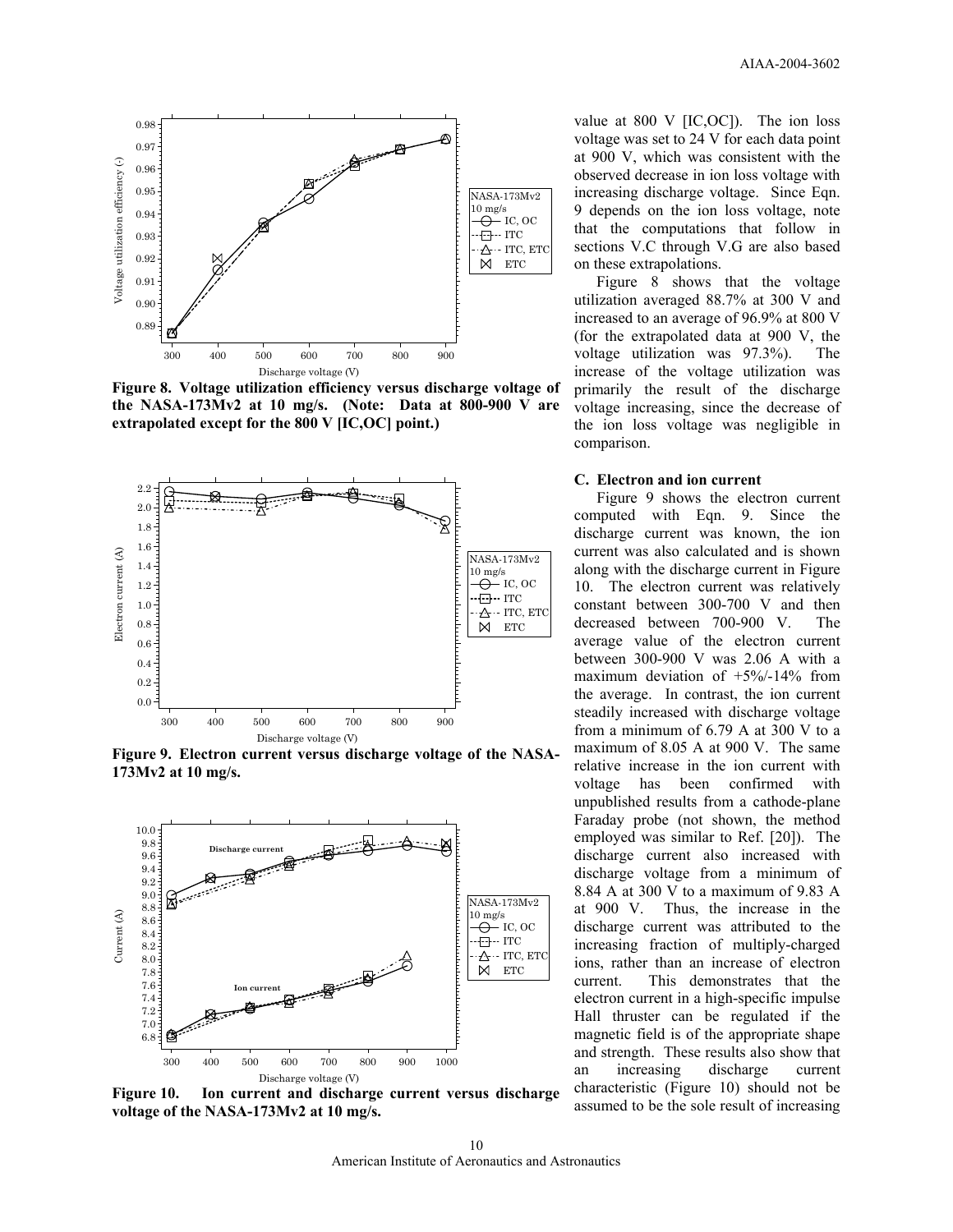electron current, especially if the thruster is operating efficiently. Finally, these results underscore the importance of including the effects of multiply-charged ions when analyzing the efficiency of high-specific impulse Hall thrusters.



**Figure 11. Current utilization efficiency versus discharge voltage of the NASA-173Mv2 at 10 mg/s.** 

of the increasing fraction of multiply-charged ions. The current utilization averaged 76.6% at 300 V and increased to an average of 81.4% at 900 V. The computed current utilization efficiencies were consistent with the value of 77% previously measured with a cathode-plane Faraday probe with the NASA-173Mv2 operating at 500 V, 5 mg/s [20].



**Figure 12. Mass utilization efficiency versus discharge voltage of the NASA-173Mv2 at 10 mg/s.** 

multiply-charged ions had been neglected here, the mass utilization shown in Figure 12 would have been 3.4% (absolute) higher at 300 V and 9.3% (absolute) higher at 900 V. (The current utilization shown in Figure 11 would have then been 3.4% (absolute) lower at 300 V and 9.3% (absolute) lower at 900 V.) This demonstrates that the approximation of a singly-charged plasma begins to breakdown above 300 V as the fraction of multiply-charged ions increase with the discharge voltage, necessitating the inclusion of the effects of multiply-charged ions in our calculations.

### **D. Current utilization efficiency**

Figure 11 shows the current utilization efficiency computed with Eqn. 7 by using the ion and electron currents calculated in section V.C. The continuous increase of the ion current with voltage shown in Figure 10 was not reflected in the current utilization shown in Figure 11 since the current utilization depends on the ion and electron current. Instead, the current utilization initially increased between 300-500 V, was relatively constant between 500-700 V, and then increased between 700-900 V. The rise in the current utilization beginning at 700 V was largely the result of the electron current decreasing (see Figure 9). Overall, since the electron current was nearly constant between 300-900 V, the current utilization efficiency increased with voltage because

### **E. Mass utilization efficiency**

Figure 12 shows the mass utilization efficiency computed with Eqn. 8 by using the ion current that was calculated in section V.C. As shown in Figure 12, the mass utilization increased between 300- 500 V, was relatively constant between 500-700 V, and then showed evidence of a decrease between 700-900 V. The mass utilization averaged 85.9% at 300 V and 88.1% at 900 V. The maximum mass utilization of 90.3% occurred at 700 V.

The effects of multiply-charged ions are usually neglected in the literature, resulting in mass utilization efficiencies of 90-95% for discharge voltages of 300 V [45, 46]. This is an adequate approximation so long as the discharge voltage is not much more than 300 V. If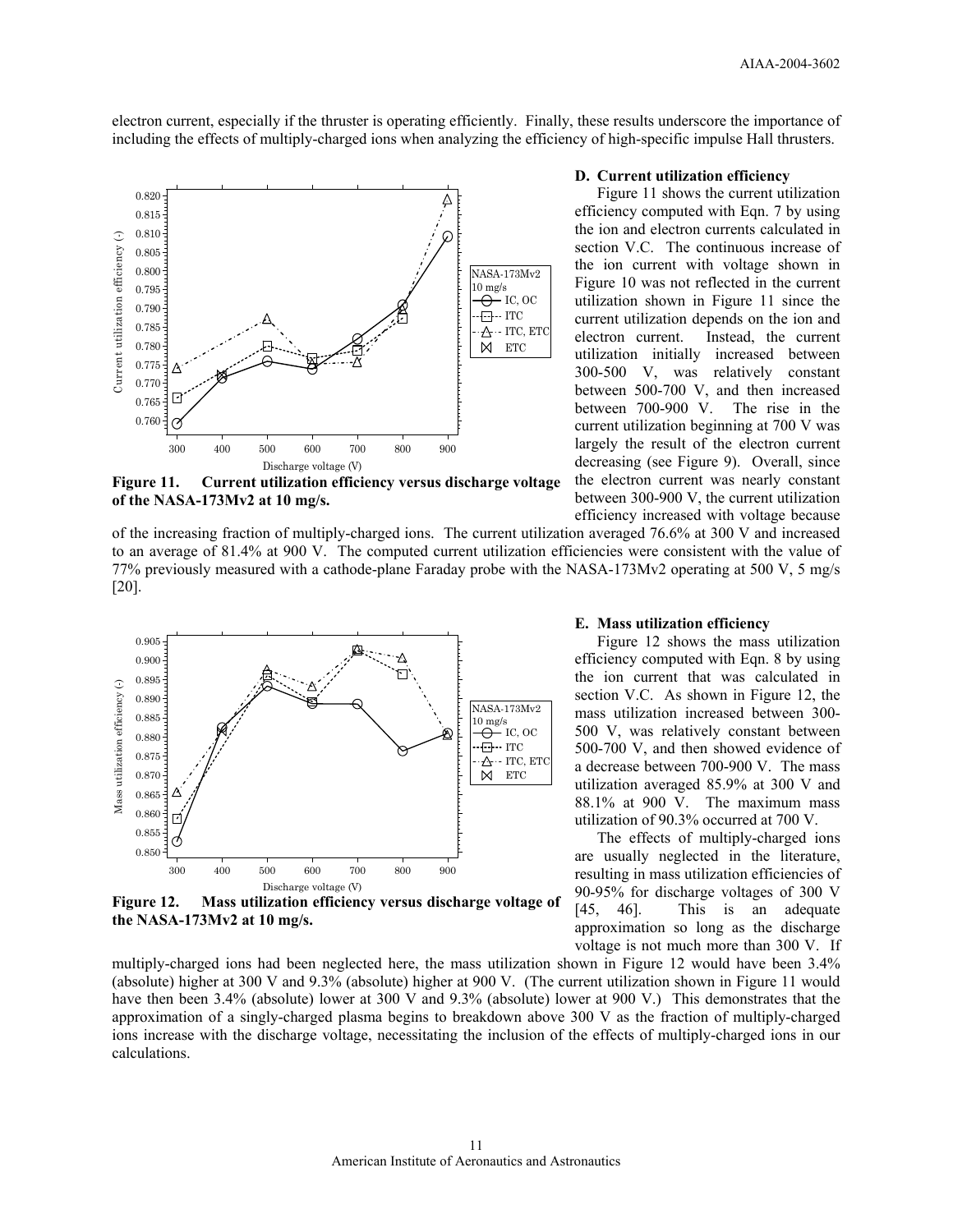

**Figure 13. Optimized anode efficiency and the corresponding utilization efficiencies versus discharge voltage of the NASA-173Mv2 at 10 mg/s.** 

#### **F. Optimized Anode Efficiency**

Figure 13 shows the anode efficiency and the corresponding utilization efficiencies for the coil combinations at each discharge voltage shown in Figure 3 that maximized anode efficiency. As shown in Figure 13, the voltage and current utilization increased with discharge voltage, the charge utilization decreased, and the mass utilization was nearly constant. The current utilization was always less than the other partial efficiencies, which confirmed that the anode efficiency of a Hall thruster is largely determined by the current utilization. Since the current utilization increased with the discharge voltage (and the electron current showed evidence of a

decrease above 700 V), these results imply that the maximum anode efficiency of Hall thrusters has not yet been reached. Anode efficiencies can potentially still be increased, perhaps as high as 80%, if the discharge voltage is increased beyond 1000 V. At discharge voltages less than 1000 V, since the electron current was relatively constant, further efficiency improvements require a means to minimize the production of multiply-charged ions while increasing the voltage and mass utilization. Since substantial increases in the charge or voltage utilization seem unlikely, increasing the anode efficiency below 1000 V will depend on a means to increase the mass utilization, such as the well known effects of high-current density or high-power operation [45, 46].

# **G. Electron Hall Parameter**

The scaling of the axial electron current with voltage provides insight on the electron Hall parameter. The Hall parameter can be computed from the ratio of the azimuthal and axial electron current densities (see Eqn. 1). The azimuthal electron current density can be calculated from

$$
j_{e\theta} = n_e e v_{ExB} = n_e e \frac{E_z}{B_r} \,. \tag{10}
$$

The axial electron current density can be computed from the electron current and the annular cross-sectional area of the discharge chamber given by

$$
j_{ez} = \frac{I_e}{A} \,. \tag{11}
$$

After applying the quasineutrality condition ( $n_e \approx n_b$ ) and substituting Eqns. 10 and 11, the Hall parameter from Eqn. 1 becomes

$$
\Omega_e = \frac{n_b e E_z A}{B_r I_e} \,. \tag{12}
$$

Besides the electron current and discharge chamber area, the Hall parameter was calculated from the available data as follows:

- 1. the axial electric field at 300 V was estimated from typical electric field strengths in modern Hall thrusters and then linearly varied with discharge voltage [16, 20, 47],
- 2. the radial magnetic field was taken from the Hall probe measurements shown in Figure 6, and
- 3. the beam density  $(n_b)$  was computed from an expression derived in Ref. [16] as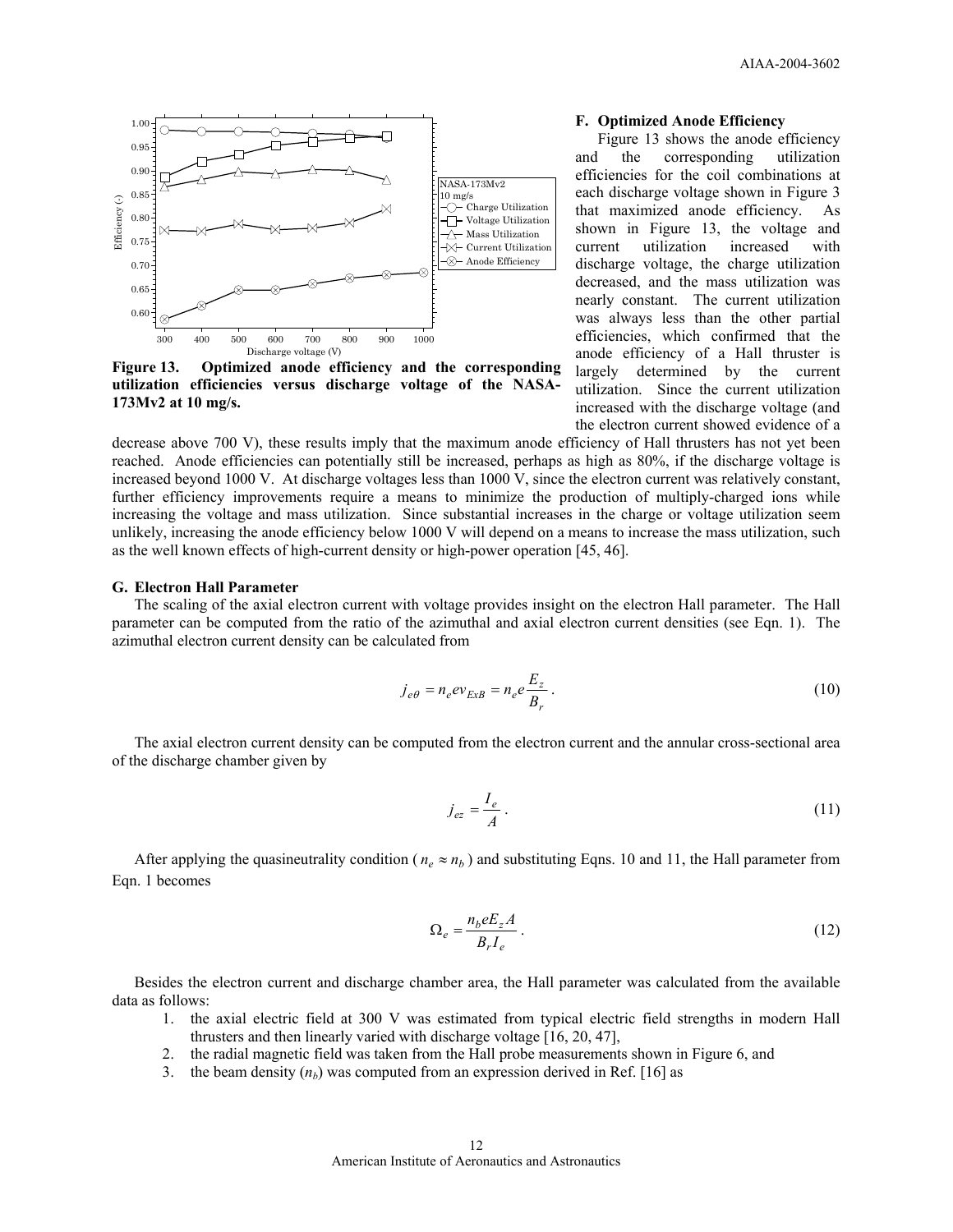$$
I_b = \sum I_i = A e^{3/2} n_b \sqrt{\frac{2V_a}{m_{xe}}} \sum \xi_i Z_i^{3/2} . \tag{13}
$$

Since Eqn. 12 is based on global thruster properties, the resulting Hall parameter should be interpreted as a bulk, or average value that is representative of the closed-drift region where the plasma density is high and the ions are being accelerated through the majority of the applied voltage. This is an important point to make since timeaveraged measurements of the Hall parameter from Ref. [48-50] have shown a strong spatial dependence throughout the discharge chamber. These studies have shown that the Hall parameter attains a maximum value of several hundred in the closed-drift region and then falls to the Bohm value (*i.e.*, 16) near the anode and downstream of the exit plane.

Figure 14 shows that the Hall parameter computed with Eqn. 12 was an order of magnitude larger than the Bohm value. At 300 V, the Hall parameter averaged 210. Between 300-400 V, the Hall parameter decreased by 25% and



**Figure 14. Electron Hall parameter versus discharge voltage of the NASA-173Mv2 at 10 mg/s.** 

then was nearly constant between 400-900 V. Between 400-900 V, the Hall parameter averaged 160 with a maximum deviation from the average of +12%/-7%. The computed Hall parameter was consistent with experimental investigations [48-50] that have shown that the Hall parameter attains a value of several hundred in the closed-drift region, and with numerical simulations [23, 27] that have found acceptable results when a fitting constant related to the Hall parameter was approximately 100.

The decrease in the Hall parameter between 300-400 V likely coincided with the onset of space-charge saturation of the discharge chamber wall sheaths due to intense secondary electron emission [25, 26]. Although this claim cannot be confirmed directly with the available data,

there is ample evidence that the thruster is transitioning to a different operating mode beginning around 400 V. For example, measurements of the plume divergence and discharge current oscillations between 300-400 V both show large increases (not shown, see Ref. [16, 19]) . Also, the required magnetic field (Figure 6) also sharply increases between 300-400 V. The transition to this new regime most likely persists until about 600 V, after which the discharge current oscillations suddenly decrease. It seems then that the magnetic field in the NASA-173Mv2 is effective at controlling oscillations and wall effects above 600 V so that the efficiency does not reach a maximum.

At least between 400-1000 V, maintaining a nearly constant Hall parameter over such a large voltage range implied that the balance of all the processes affecting the axial electron mobility was also approximately constant. This confirms our earlier claim that *efficient* thruster operation can only be achieved over a limited range of Hall parameters.

# **VI. Conclusion**

When combined with data from performance and plasma measurements, the results from a phenomenological Hall thruster performance model have provided new insights on the factors affecting efficiency during high-specific impulse operation. Between discharge voltages of 300-900 V, analysis has shown that although the net decrease of efficiency due to multiply-charged ions was only 1.5-3.0%, the effects of multiply-charged ions on the ion and electron currents could not be neglected. The increase of the discharge current with discharge voltage was attributed to the increasing fraction of multiply-charged ions, while the electron current was found to be nearly constant. These findings revealed how efficient operation at high-specific impulse was enabled through the regulation of the electron current with the applied magnetic field. Additionally, the current utilization was always less than the other partial efficiencies composing the anode efficiency, which confirmed the expected result that the anode efficiency is largely determined by the current utilization. Finally, it was shown that the electron Hall parameter was nearly constant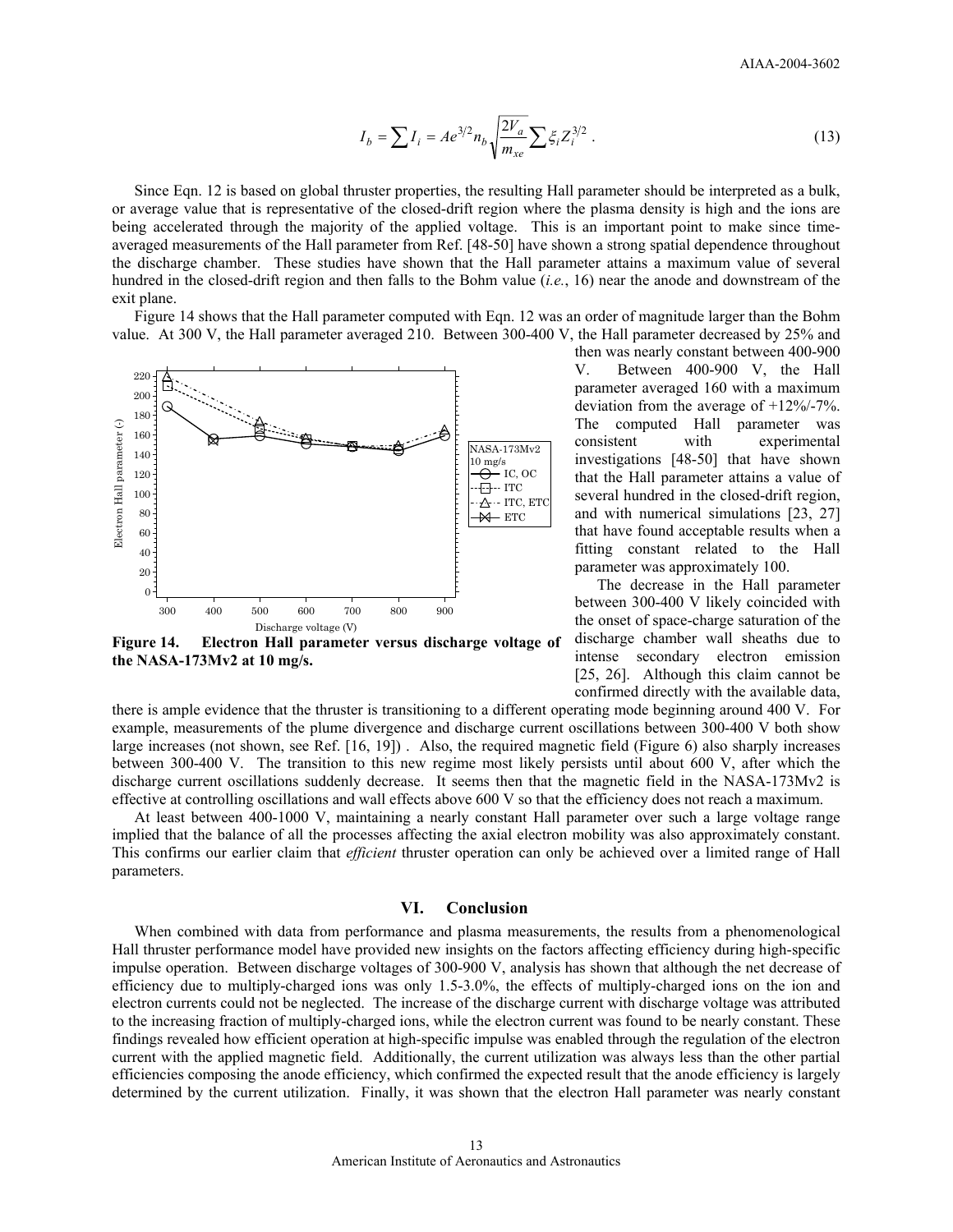with voltage, which verified our claim that *efficient* operation can be achieved only over a limited range of Hall parameters.

The research on the NASA-173M Hall thrusters has established a solid foundation from which the development of high-specific impulse Hall thrusters may continue. While the design of such a thruster is currently in progress at NASA GRC [51], there are several other issues and potential directions that deserve further scrutiny. These topics are briefly discussed below.

**Numerical simulations of high-specific impulse Hall thrusters.** While our analysis has provided new insights not previously available, a more fundamental explanation of the factors affecting efficiency at high-specific impulse will probably require numerical modeling. Such efforts would likely be similar to those of Barral, *et al.* [26], and most certainly must include multiply-charged ions. The NASA-173Mv2 data is well-suited to validate the outputs from such models.

**Lifetime evaluation of high-specific impulse Hall thrusters.** This research has tacitly assumed that if thruster efficiency is maximized so too is thruster lifetime. While this may prove to be accurate, there are still questions concerning the *rate* at which lifetime decreases with voltage. Modeling by Garrigues, *et al*. [52] has begun to address some of these issues by demonstrating how erosion rates in 1600 s specific impulse thrusters decrease when a plasma lens is used (in lieu of less concave magnetic field lines). Efforts to predict the operational lifetime of NASA Hall thrusters are also currently be pursued [53].

**Characterization of high-specific impulse Hall thrusters with krypton propellant.** Besides offering higher specific impulse, krypton may prove to be a better propellant than xenon at high-specific impulse since the thruster lifetime should be higher. While ionizing krypton requires more energy than xenon (which decreases the mass utilization efficiency), this attribute also decreases the production of multiply-charged ions. The lower mass of krypton with respect to xenon also decreases the sputtering yield approximately by the square root of the mass ratio [54]. If Hall thruster efficiency on krypton can be improved to approach that of xenon, a krypton thruster could benefit several interplanetary missions due to the higher specific impulse and longer lifetime. Recent investigations of several NASA Hall thrusters operating on krypton have shown promise, where total efficiencies greater than 50% have been measured [51].

# **Acknowledgments**

Program support for this research through Code R Energetics funding is gratefully acknowledged.

# **References**

- [1] Kaufman, H. R., "Technology of closed-drift thrusters," *AIAA Journal*, Vol. 23, No. 1, pp. 78-87, 1985.
- [2] Oleson, S. R. and Sankovic, J. M., "Advanced Hall electric propulsion for future in-space transportation," NASA-TM-210676, NASA Glenn Research Center, Cleveland, OH, 2001.
- [3] Gulczinksi, F. S. and Spores, R. A., "Analysis of Hall-effect thrusters and ion engines for orbit transfer missions," AIAA-96-2973, 32nd Joint Propulsion Conference, Lake Buena Vista, FL, July 1-3, 1996.
- [4] Raitses, Y., Guelman, M., Ashkenazy, J., and Appelbaum, G., "Orbit transfer with a variable thrust Hall thruster under drag," *Journal of Spacecraft and Rockets*, Vol. 36, No. 6, pp. 875-881, 1998.
- [5] Oleson, S. R., "Advanced electric propulsion for space solar power satellites," AIAA-99-2872, 35th Joint Propulsion Conference, Los Angeles, CA, June 20-24, 1999.
- [6] Oleson, S. R., "Advanced electric propulsion for RLV launched geosynchronous spacecraft," IEPC-99-185, 26th International Electric Propulsion Conference, Kitakyushu, Japan, Oct. 17-21, 1999.
- [7] Oleson, S. R., "Mission advantages of constant power, variable Isp electrostatic thrusters," AIAA-2000- 3413, 36th Joint Propulsion Conference, Huntsville, AL, July 17-19, 2000.
- [8] Dudzinski, L. A., Hack, K. J., Gefert, L. P., Kerslake, T. W.*, et al.*, "Design of a solar electric propulsion transfer vehicle for a non-nuclear human mars exploration architecture," IEPC-99-181, 26th International Electric Propulsion Conference, Kitakyushu, Japan, Oct. 17-21, 1999.
- [9] Fiehler, D. and Oleson, S., "A comparison of electric propulsion systems for Mars exploration," AIAA-2003-4574, 39th Joint Propulsion Conference, Huntsville, AL, July 20-23, 2003.
- [10] Gefert, L. P., Hack, K. J., and Kerslake, T. W., "Options for the human exploration of mars using solar electric propulsion," AIP Conference Proceedings No. 458, Space Technology and Applications International Forum (STAIF), Albuquerque, NM, Jan. 31 - Feb. 4, 1999.
- [11] Brophy, J. R. and Noca, M., "Electric propulsion for solar system exploration," *Journal of Propulsion and Power*, Vol. 14, No. 5, pp. 700-707, 1998.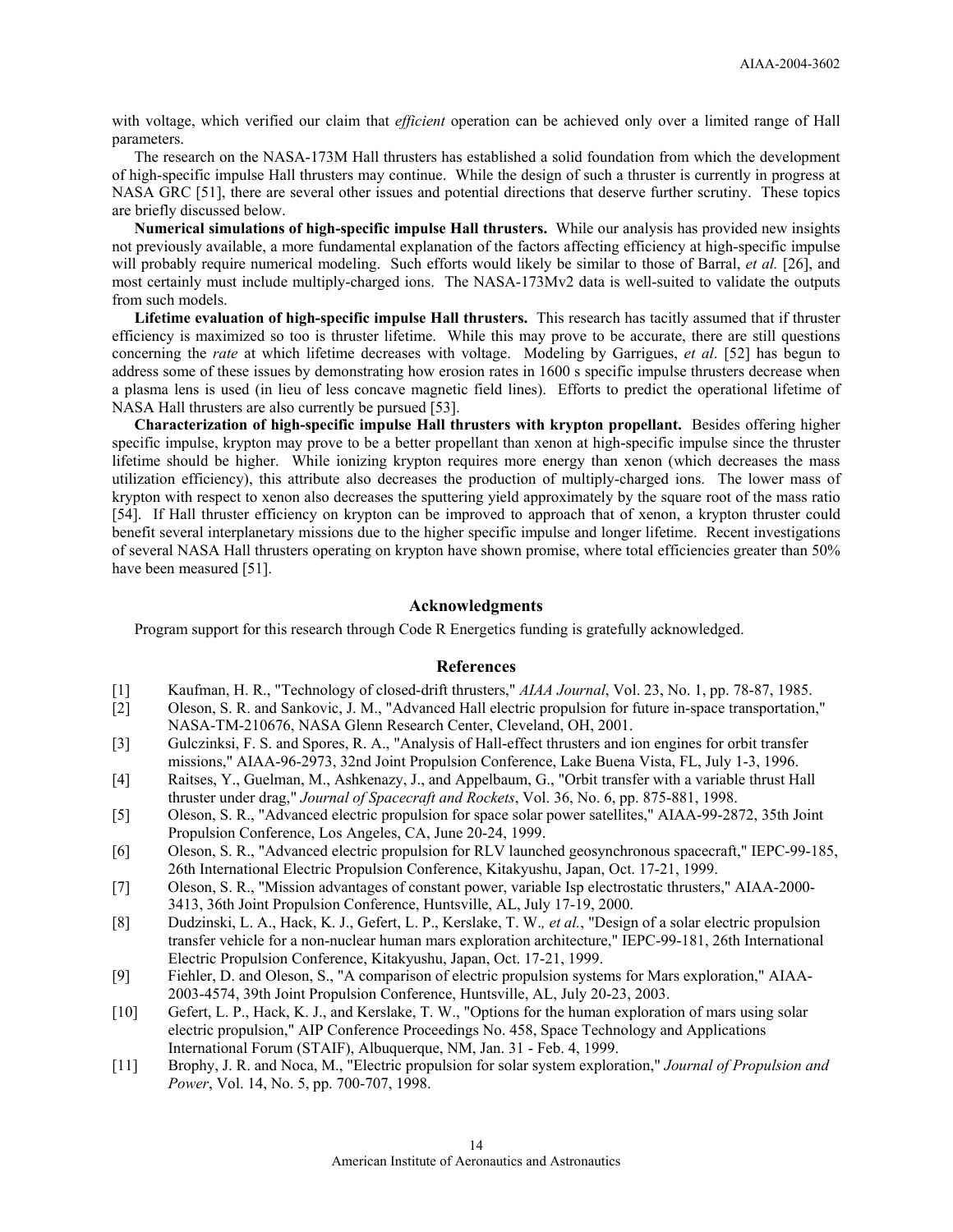- [12] Noca, M. and Brophy, J. R., "Over powering solar system exploration," AIAA-97-2914, 33rd Joint Propulsion Conference, Seattle, WA, July 6-9, 1997.
- [13] Jacobson, D. T., Jankovsky, R. S., Rawlin, V. K., and Manzella, D. H., "High voltage TAL performance," AIAA-2001-3777, 37th Joint Propulsion Conference, Salt Lake City, UT, July 8-11, 2001.
- [14] Manzella, D. H., Jacobson, D. T., and Jankovsky, R. S., "High Voltage SPT Performance," AIAA-2001- 3774, 37th Joint Propulsion Conference, Salt Lake City, UT, July 8-11, 2001.
- [15] Pote, B. and Tedrake, R., "Performance of a high specific impulse Hall thruster," IEPC-01-35, 27th International Electric Propulsion Conference, Pasadena, CA, Oct. 15-19, 2001.
- [16] Hofer, R. R., "Development and characterization of high-efficiency, high-specific impulse xenon Hall thrusters," Ph.D. dissertation, Dept. of Aerospace Engineering, University of Michigan, Ann Arbor, MI, 2004. (Also NASA/CR-2004-213099)
- [17] Hofer, R. R., Peterson, P. Y., Gallimore, A. D., and Jankovsky, R. S., "A high specific impulse two-stage Hall thruster with plasma lens focusing," IEPC-01-36, 27th International Electric Propulsion Conference, Pasadena, CA, October 15-19, 2001.
- [18] Hofer, R. R. and Gallimore, A. D., "The role of magnetic field topography in improving the performance of high-voltage Hall thrusters," AIAA-2002-4111, 38th Joint Propulsion Conference, Indianapolis, IN, July 7- 10, 2002.
- [19] Hofer, R. R. and Jankovsky, R. S., "The influence of current density and magnetic field topography in optimizing the performance, divergence, and plasma oscillations of high specific impulse Hall thrusters," IEPC-2003-142, 28th International Electric Propulsion Conference, Toulouse, France, March 17-21, 2003.
- [20] Hofer, R. R. and Gallimore, A. D., "Recent results from internal and very-near-field plasma diagnostics of a high specific impulse Hall thruster," IEPC-2003-037, 28th International Electric Propulsion Conference, Toulouse, France, March 17-21, 2003.
- [21] Hofer, R. R. and Gallimore, A. D., "Ion species fractions in the far-field plume of a high-specific impulse Hall thruster," AIAA-2003-5001, 39th Joint Propulsion Conference, Huntsville, AL, July 20-23, 2003.
- [22] Hofer, R. R., Haas, J. M., and Gallimore, A. D., "Ion voltage diagnostics in the far-field plume of a highspecific impulse Hall thruster," AIAA-2003-4556, 39th Joint Propulsion Conference, Huntsville, AL, July 20-23, 2003.
- [23] Fife, J. M., "Hybrid-PIC modeling and electrostatic probe survey of Hall thrusters," Ph.D. Dissertation, Dept. of Aeronautics and Astronautics, Massachusetts Institute of Technology, Cambridge, MA, 1998.
- [24] Morosov, A. I., Esipchuk, Y. V., Tilinin, G. N., Trofimov, A. V.*, et al.*, "Plasma accelerator with closed electron drift and extended acceleration zone," *Soviet Physics Technical Physics*, Vol. 17, No. 1, 1972.
- [25] Gascon, N., Dudeck, M., and Barral, S., "Wall material effects in stationary plasma thrusters I: Parametric studies of an SPT-100," *Physics of Plasmas*, Vol. 10, No. 10, pp. 4123-4136, 2003.
- [26] Barral, S., Makowski, K., Peradzynski, Z., Gascon, N.*, et al.*, "Wall material effects in stationary plasma thrusters II: Near-wall and in-wall conductivity," *Physics of Plasmas*, Vol. 10, No. 10, pp. 4137-4152, 2003.
- [27] Ahedo, E., Gallardo, J. M., and Martinez-Sanchez, M., "Effects of the radial plasma-wall interaction on the Hall thruster discharge," *Physics of Plasmas*, Vol. 10, No. 8, pp. 3397-3409, 2003.
- [28] Boeuf, J. P. and Garrigues, L., "Low frequency oscillations in a stationary plasma thruster," *Journal of Applied Physics*, Vol. 84, No. 7, 1998.
- [29] Boeuf, J. P., Garrigues, L., and Pitchford, L. C., "Modeling of a magnetized plasma: the stationary plasma thruster," in *Electron kinetics and applications of glow discharges*, Kortshagen, U. and Tsendin, L., Eds., Plenum Press, 1998.
- [30] Ivanov, A. A., Ivanov, A. A., and Bacal, M., "Effect of plasma-wall recombination on the conductivity in Hall thrusters," *Plasma Physics and Controlled Fusion*, Vol. 44, pp. 1463-1470, 2002.
- [31] Janes, G. S. and Lowder, R. S., "Anomalous electron diffusion and ion acceleration in a low-density plasma," *Physics of Fluids*, Vol. 9, No. 6, 1966.
- [32] Mason, L. S., Jankovsky, R. S., and Manzella, D. H., "1000 hours of testing on a 10 kilowatt Hall effect thruster," AIAA-2001-3773, 37th Joint Propulsion Conference, Salt Lake City, UT, July 8-11, 2001.
- [33] Seliger, R. L., "ExB mass-separator design," *Journal of Applied Physics*, Vol. 43, No. 5, 1972.
- [34] Vahrenkamp, R. P., "Measurement of double charged ions in the beam of a 30-cm mercury bombardment thruster," AIAA-73-1057, 10th International Electric Propulsion Conference, Lake Tahoe, NV, Oct. 31- Nov. 2, 1973.
- [35] Anderson, J. R. and Fitzgerald, D., "Fullerene propellant research for electric propulsion," AIAA-96-3211, 1996.